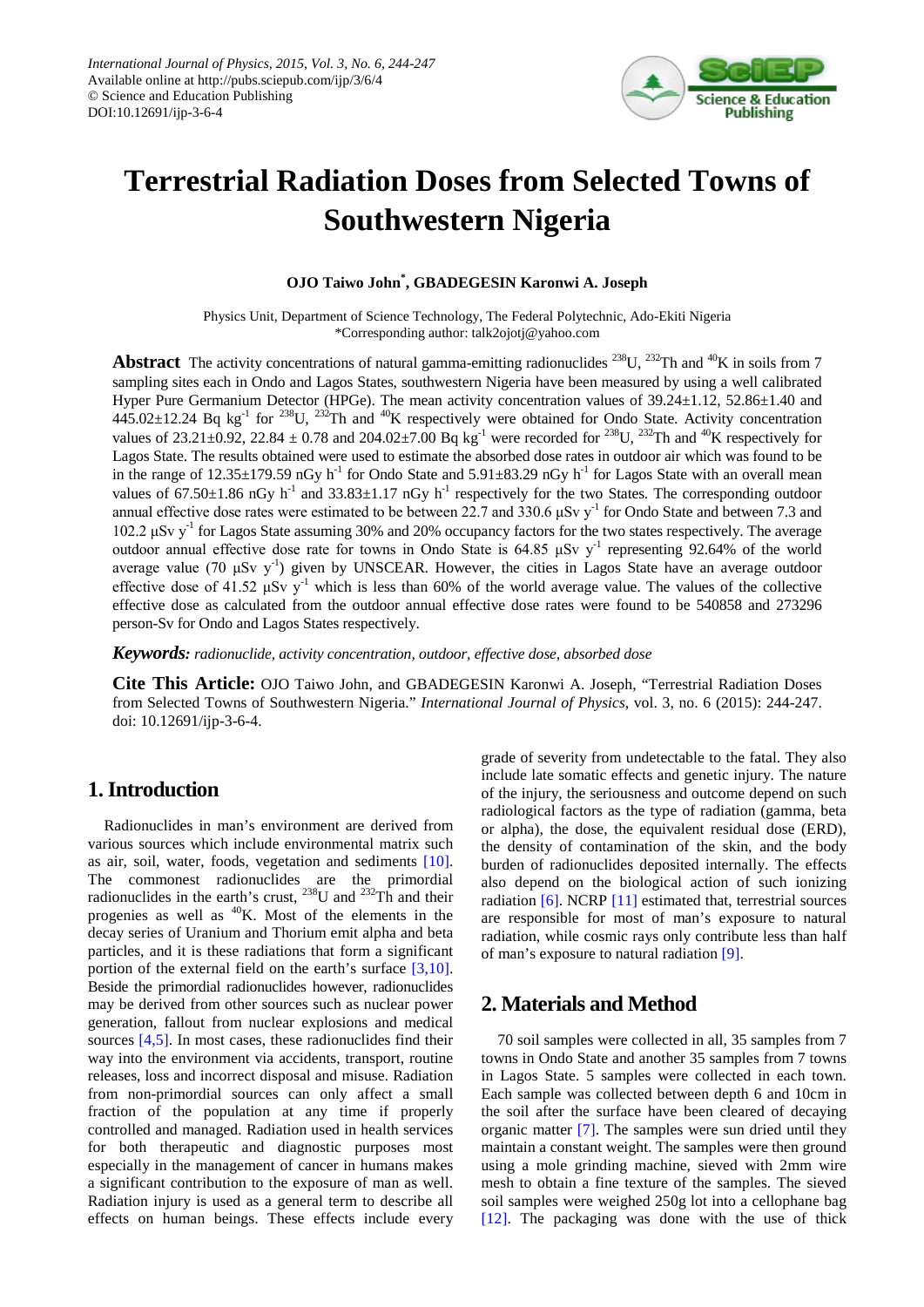cellophane bag with a press-and-key mouth to make it airtight. The cellophane bags were properly labeled to indicate the towns where the samples were collected.

The sieved soil samples were sealed in 76cm<sup>3</sup> container and subjected to gamma ray spectroscopy to determine the activity. Gamma spectroscopy measurements were carried out with coaxial-type Germanium, detectors (HPGe) by Canberra Industries Inc. The detector has a 50% relative efficiency and resolution of 2.4 keV at 1.33 MeV. The detector was properly shielded in lead castle. Calibrations of the measuring systems had been carried out with certified reference standards for various radionuclides. Spectral analyses were performed with the Genie 2K spectrometry software, version 2.1 (Canberra Industries Inc.)

Each sample was counted for 24 hours to achieve minimum counting error. Specific activity of each radionuclide in soil samples was expressed in Bq  $kg^{-1}$  of dry mass of soil and corrected for the time elapsed since the samples were collected in the field [\[7\].](#page-3-3)

# **3. Results and Discussion**

#### **3.1. Calculation of Absorbed Gamma Dose**

In estimating the heath risk associated with exposure to radiation from radioactivity in the soil, it is necessary to convert the activity concentration to absorbed gamma dose rates in air at 1m above the ground surface. This is calculated using the equation given by Beck et al. 1972 as shown in the following expression;

$$
D = 0.042S_K + 0.429S_U + 0.666S_{Th} [2]
$$
 (1)

where *D* is the absorbed dose rate in air  $(nGy h^{-1})$ , and  $S_K$ ,  $S_U$ ,  $S_{Th}$  are the soil specific activity concentration of  ${}^{40}$ K,  ${}^{238}$  U and  ${}^{232}$  Th respectively taking  ${}^{214}$ Bi and  ${}^{208}$ Tl as indicators for  $^{238}$ U and  $^{232}$ Th respectively. The results for the absorbed dose rate in Ondo State and Lagos State are shown in Tables 1 and 2 respectively.

In Ondo state the extracted values ranged from 2.30 to 64.68nGyh<sup>-1</sup> (<sup>232</sup>Th) with a mean of (22.68±0.6) nGyh<sup>-1</sup>, from 5.75 to  $64.08nGyh^1$  (<sup>238</sup> U) with a mean of  $(26.14\pm0.75 \text{ )nGyh}^{-1}$ , and from 4.30 to 57.06 (<sup>40</sup>K) with a mean of  $(18.69\pm0.52)$ nGyh<sup>-1</sup> respectively. The relative contribution to dose due to  $^{238}U$  is 38.7%, followed by lower contributions due to  $^{232}$ Th and  $^{40}$ K (33.6% and 27.7% respectively). However, these values are comparable.

For Lagos state, the contribution to dose due to  $238$ U is the most important, followed by  $232$ Th and  $40$ K. The corresponding dose rate calculated for  $^{232}$ Th,  $^{238}$ U and  $^{40}$ K in the soils of the state ranged from  $0.94$  to  $25.88nGvh<sup>-1</sup>$ with a mean of  $(9.80 \pm 0.26)$  nGyh<sup>-1</sup>, from 0.80 to 36.83 nGyh<sup>-1</sup> with a mean of  $(15.46\pm0.61)$ nGyh<sup>-1</sup>, and from 1.88 to 20.58 with a mean of ( $8.57 \pm 0.29$ )nGyh<sup>-1</sup> respectively. The relative contribution to the dose due to  $^{238}$ U is higher (45.7%) than for <sup>232</sup>Th and <sup>40</sup>K (29.0% and 25.3%) respectively).

**Table 1. Contribution of 40K, 208Tl and 214Bi concentration to Absorbed dose (Ondo State)** 

|                                        | 40 <sub>K</sub>               |                               | $208$ Tl                      |                               | $^{214}Bi$                    |                               |
|----------------------------------------|-------------------------------|-------------------------------|-------------------------------|-------------------------------|-------------------------------|-------------------------------|
| Location                               | Concentration<br>$Bq kg^{-1}$ | Absorbed Dose<br>$nGv h^{-1}$ | Concentration<br>$Bq kg^{-1}$ | Absorbed Dose<br>$nGv h^{-1}$ | Concentration<br>$Bq kg^{-1}$ | Absorbed Dose<br>$nGv h^{-1}$ |
| Oba                                    | 1358.60+28.54                 | $57.06 + 1.20$                | $150.76 + 3.19$               | $64.68 + 1.37$                | $86.86 \pm 2.29$              | $57.85 \pm 1.53$              |
| Ugbe                                   | $292.49 + 11.13$              | $12.29 + 0.47$                | $50.46 \pm 1.56$              | $21.65 + 0.67$                | ND                            |                               |
| Ogbagi                                 | $449.46 + 13.22$              | $18.88 + 0.56$                | $27.20 + 0.87$                | $11.67 \pm 0.37$              | $22.92 + 0.85$                | $15.27 + 0.57$                |
| Owo                                    | 102.33 4.18                   | $4.30 + 0.18$                 | $5.35 + 0.34$                 | $2.30 + 0.15$                 | $8.63 + 0.48$                 | $5.75 + 0.32$                 |
| Ikare                                  | $323.76 + 9.57$               | $13.60 + 0.40$                | $91.05 + 2.14$                | $39.06 + 0.92$                | $96.21 + 2.05$                | $64.08 + 1.37$                |
| Ogbese                                 | $282.22 + 9.91$               | $11.85 + 0.41$                | $17.87 + 0.83$                | $7.67 + 0.38$                 | $33.39 + 1.22$                | $22.24 + 0.81$                |
| Irun                                   | $306.30 + 9.16$               | $12.87 \pm 0.39$              | $27.34 \pm 0.84$              | $11.7\pm3.036$                | $26.66 \pm 0.94$              | $17.76 \pm 0.63$              |
| $\mathbf{m}$ $\mathbf{n}$ $\mathbf{t}$ |                               |                               |                               |                               |                               |                               |

ND – Below detectable limit.

| Location | 40 <sub>K</sub>               |                               | $^{208}$ Tl                   |                               | $214}$ Bi                     |                               |
|----------|-------------------------------|-------------------------------|-------------------------------|-------------------------------|-------------------------------|-------------------------------|
|          | Concentration<br>$Bq kg^{-1}$ | Absorbed Dose<br>$nGv h^{-1}$ | Concentration<br>$Bq kg^{-1}$ | Absorbed Dose<br>$nGv h^{-1}$ | Concentration<br>$Bq kg^{-1}$ | Absorbed Dose<br>$nGv h^{-1}$ |
| Ojota    | $54.45 + 6.02$                | $2.29 + 0.25$                 | $32.24 + 1.29$                | $13.83 \pm 0.55$              | $26.51 + 1.33$                | $17.66 + 0.89$                |
| Ikoyi    | $318.91 + 9.37$               | $13.39 \pm 0.39$              | $16.75 + 0.69$                | $7.19 + 0.30$                 | $37.08 + 1.23$                | $24.70 + 0.82$                |
| Berger   | $44.74 + 3.41$                | $1.88 + 0.14$                 | $21.69 + 0.72$                | $9.31 + 0.31$                 | $18.20 + 0.74$                | $12.12+0.48$                  |
| V. I     | $60.10 + 3.51$                | $2.52 + 0.15$                 | $2.18 + 0.25$                 | $0.94 + 0.11$                 | $4.10+0.35$                   | $2.73 + 0.23$                 |
| Agege    | $364.40 + 10.60$              | $15.30 \pm 0.45$              | $24.18 + 0.86$                | $10.37 + 0.37$                | $20.10+0.91$                  | $13.39 \pm 0.61$              |
| Obalende | $95.60 + 4.69$                | $4.02 + 0.20$                 | $2.54 + 0.28$                 | $1.09 + 0.12$                 | $1.20 + 0.45$                 | $0.80 + 0.30$                 |
| Owode    | $489.96 + 11.35$              | $20.58 \pm 0.48$              | $60.33 \pm 1.39$              | $25.88 + 0.05$                | $55.30 + 1.43$                | $36.83 \pm 0.95$              |

# **3.2. Calculation of Annual Outdoor Effective Dose Rate**

In order to estimate the annual effective dose outdoor, there is need to take into account the conversion coefficient from absorbed dose in air to effective dose and the outdoor occupancy factor. In the UNCEAR recent reports [\[14,15\],](#page-3-5) the committee used  $0.7SvGy^{-1}$  for the conversion coefficient from absorbed dose received by adults, 0.2 for the outdoor occupancy factor for urban area (this suggests that an average person stays for about 5 hours outside daily) and 0.3 for the outdoor occupancy factor for rural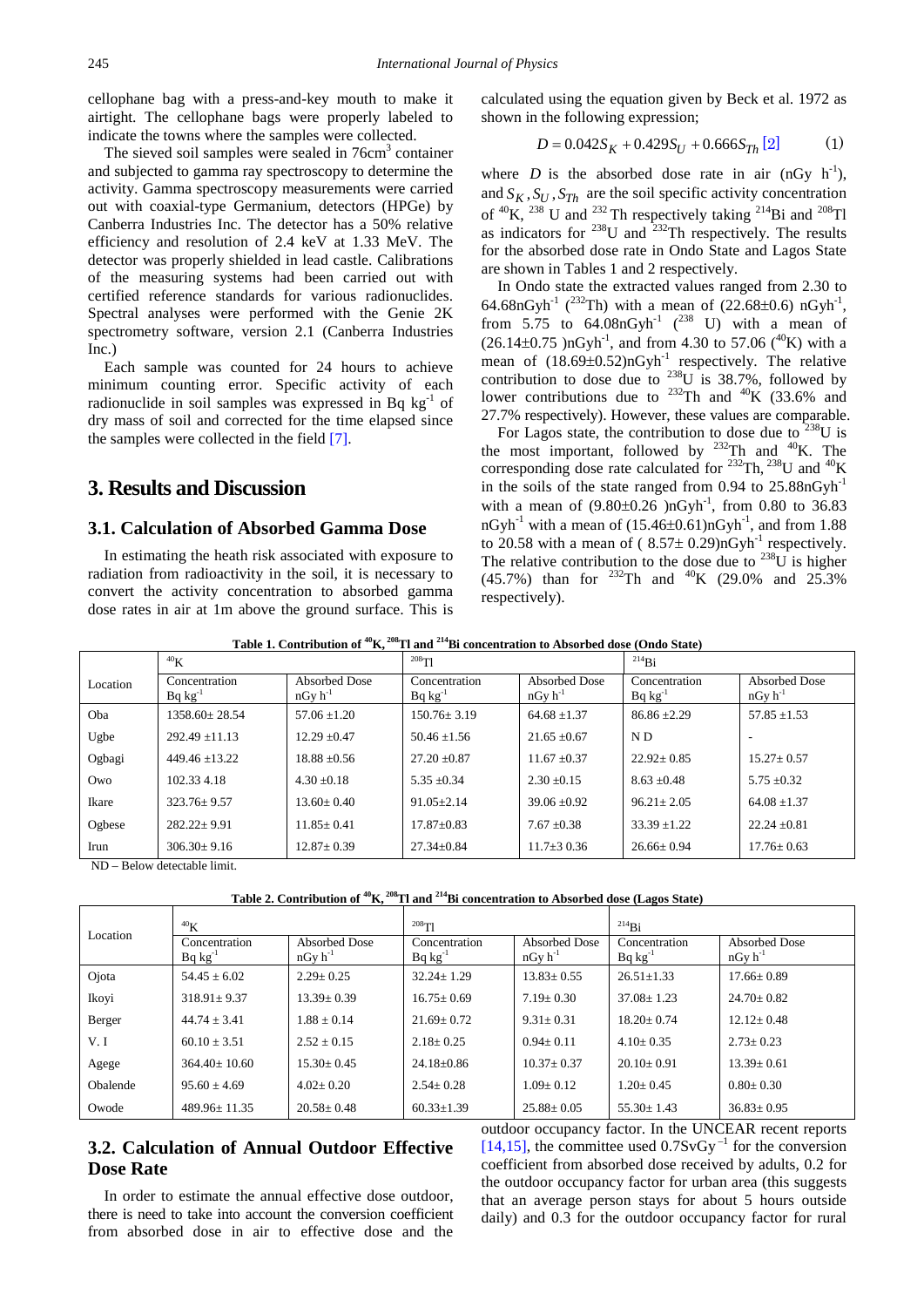area (meaning that an average person stays about 7 hours outside daily).

Thus the effective dose rate outdoor in units of Sv per year is calculated by the formula:

$$
E(\chi) = D(\gamma) \times N(h) \times O_f \times C_f \text{ [15]} \tag{2}
$$

Where  $E(\chi)$  is annual outdoor effective dose rate ( $\mu$ Sv y<sup>-1</sup>),  $D(\gamma)$  is the absorbed dose rate in air (nGy h<sup>-1</sup>),  $N(h)$  is number of hours in a year (24x365.25),  $O_f$  is the outdoor occupancy factor, and  $C_f$  is the conversion factor (Sv Gy<sup>-1</sup>).

[Table 3](#page-2-4) and [Table 4](#page-2-5) give the effective dose rate assessment for Ondo state (rural area) and Lagos state (urban area) respectively.

The average annual outdoor effective dose for towns in Ondo state with the exception of Oba and Ikare is 64882.95 $\mu$ Sv y<sup>-1</sup> representing 92.7% of the world value (70000  $\mu$ Sv y<sup>-1</sup>) given by UNCEAR [\[14\]](#page-3-5) and 66.1% of Nigeria value (98000  $\mu$ Sv y<sup>-1</sup>) given by Olomo et al[. \[13\].](#page-3-7) The cities in Lagos state have an average outdoor effective dose of 41519.28 $\mu$ Sv y<sup>-1</sup> which is less than 60% of the world value and about 42% of the value estimated for Nigeria by Olomo et al. [\[13\].](#page-3-7) The overall average effective dose of towns in Ondo state (Oba and Ikare inclusive) is  $124273.83 \mu Sv y^{-1}$ .

This high value is as a result of the high dose rate obtained for rocky towns of Oba and Ikare. The value is almost three times the value estimated for the cities in Lagos state. Hence, the result shows the effect of rock and duration of exposure to dose in air by an individual**.**

**Table 3. Outdoor Annual Effective Dose Rate for Ondo State**

<span id="page-2-4"></span>

| Location | Absorbed dose $nGy h^{-1}$ | Effective dose $\mu Sv$ y <sup>-1</sup> |
|----------|----------------------------|-----------------------------------------|
| Oba      | 179.53                     | 330600.04                               |
| Ugbe     | 33.94                      | 62478.79                                |
| Ogbagi   | 45.82                      | 84348.21                                |
| Owo      | 12.35                      | 22734.62                                |
| Ikare    | 116.74                     | 214902.00                               |
| Ogbese   | 41.76                      | 76874.31                                |
| Irun     | 42.36                      | 77978.83                                |



<span id="page-2-5"></span>

| Location | Absorbed dose $nGy h^{-1}$ | Effective dose $\mu Sv$ y <sup>-1</sup> |  |
|----------|----------------------------|-----------------------------------------|--|
| Ojota    | 33.78                      | 41456.17                                |  |
| Ikoyi    | 45.28                      | 55569.43                                |  |
| Berger   | 23.31                      | 28606.96                                |  |
| V.I      | 6.19                       | 7596.62                                 |  |
| Agege    | 39.06                      | 47935.99                                |  |
| Obalende | 5.91                       | 7252.99                                 |  |
| Owode    | 83.29                      | 102216.82                               |  |

## **3.3. Calculation of Collective Effective Dose Equivalent**

The collective effective dose equivalent to a population, which is a measure of the collective detrimental effects and the percentage of people at risk of incurring radiationinduced diseases, was estimated in this work using the expression given by ICRP [\[8\].](#page-3-8)

$$
S_E = \sum_i N_i H_{Ei}, [8]
$$
 (3)

where  $S_F$  is the collective effective dose equivalent (person-Sv),  $N_i$  is the number of individuals exposed to radiation, and  $H_{Ei}$  is the mean outdoor effective dose equivalent ( $\mu Sv$  y<sup>-1</sup>). This quantity was estimated for each of the two states using population figure in [Table 5.](#page-2-6) The results are represented in [Table 5.](#page-2-6) The values obtained are 540858 person-Sv for Ondo and 273296 person-Sv for Lagos. The results show that about 13.6% and 4.2% of the population of Ondo and Lagos, respectively are at risk of incurring radiation-induced diseases per year.

**Table 5. Collective Effective Dose Equivalent for the Two States**

<span id="page-2-6"></span>

| State | Average Effective<br>dose $\mu Sv$ y <sup>-1</sup> | Population<br>Person [1] | Collective Effective<br>dose person-Sv |
|-------|----------------------------------------------------|--------------------------|----------------------------------------|
| Ondo  | 124273.83                                          | 3,969,726                | 540858                                 |
| Lagos | 41519.28                                           | 6582388                  | 273296                                 |

## **4. Conclusion**

The results of radiation parameters (Effective dose rate and Collective effective dose) obtained for Ondo State is relatively higher when compared with that of Lagos State. This is because Ondo State is characterized by heavy agricultural activities involving the use of inorganic fertilizer and chemicals coupled with the availability of rocks and a few number of flowing rivers. It should also be noted that the drying of cocoa seed on bare sand should be discouraged in Ondo State. Other activities that should be reduced in Ondo State are, the use of earthen (clay) pot in the processing of cassava flour, cooking of food, and keeping of drinking water at homes. The use of sand to roast ground – nut should also be given an alternative. Processed food items not ready for consumption should be properly covered to avoid soil particulates settling on them.

However, since some food items like fruits, vegetables, cassava and yam flours are being supplied to Lagos State partly from Ondo State, it should be noted that individuals in Lagos State could cultivate the habit of raising vegetables like Pumpkin, bitter leaf and other vegetables in gardens within their residence. Food items could also be brought into the state from other states with less estimated values of radionuclide concentration and absorbed dose.

## **References**

- <span id="page-2-7"></span>[1] Africa Atlases (2002). Nigeria. Paris: Les Editions. 84.
- <span id="page-2-3"></span>[2] Beck. H. L., De Campo, J. A., and Gogolak, C. V. (1972). In-situ Ge(Li) and NaI(Tl) Gamma-Ray Spectrometry, Report HASL-258 U. S. Atomic Energy Commission, New York.
- <span id="page-2-0"></span>[3] Cothern C. R, Lappenbush W. L., and Jacqueline M (1986). Drinking water contribution to natural background Radiation. Health Physics 50: 33-47.
- <span id="page-2-1"></span>[4] Ebong. A and Algoa K. D. (1992). Estimate of gamma rays background exposure at a fertilizer plant. Discovery and innovation: 4:4-10.
- [5] Horton T. R., (1984). Methods and Results of EPS's study of radon in drinking water, Eastern Environmental Research Facility, U. S. EPA Office of Radiation programs. Montgomery Ac. EPA 520:583-037.
- <span id="page-2-2"></span>[6] IAEA (1989). International Atomic Energy Agency, measurement of radionuclides in food and the Environment. A Guidebook on Technical Report series No 295 (IAEA, Vienna).